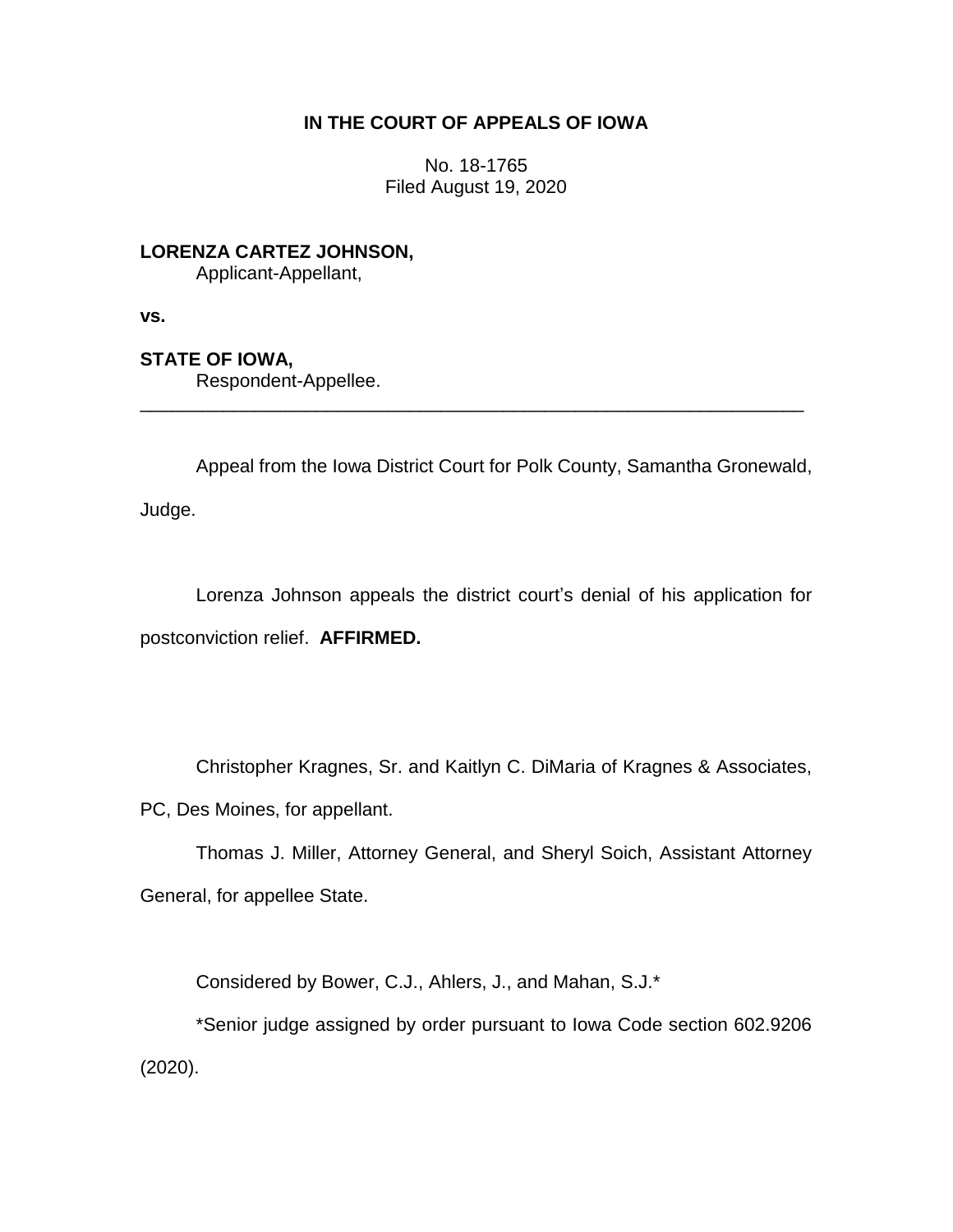### **MAHAN, Senior Judge.**

Lorenza Johnson appeals the district court's denial of his application for postconviction relief following his 2015 conviction of invasion of privacy–nudity. Upon our review, we affirm the court's order denying Johnson's application for

postconviction relief.

## *I***.** *Background Facts and Proceedings*

In its opinion affirming Johnson's conviction on direct appeal, this court set

forth the following facts:

After a night of heavy drinking, K.R. awoke naked beside Johnson in his bed. K.R. felt hung over and ill. Johnson said he had seen her at the bar, gave her a ride to his place, she "threw up everywhere, but that it was okay, that he cleaned [her] up." K.R. was embarrassed but "didn't remember anything." The pair then engaged in consensual sex acts before Johnson drove K.R. back to her car.

A week later, K.R. returned to Johnson's residence to "clear the air." During that meeting, Johnson told K.R. he had taken "the weirdest video on his phone." He eventually showed her the recording that depicted her lying naked, leaning off the bed, and vomiting in a trash can. She recalled the video "scrolled up and down [her] naked body, focusing on the different parts of her body." K.R. was "shocked" and "disgusted" by the video, and when Johnson left the room to get her some water, she grabbed his phone and ran out of the house.

The next day, K.R. took Johnson's cell phone to the police. Technicians extracted the compromising video, as well as two still photographs of K.R. she had not previously seen. One of the photographs showed K.R.'s naked buttocks with another person's hand resting on them. The other photograph showed what appeared to be the same hand spreading her buttocks to expose her rectum.

*State v*. *Johnson*, No. 15-0623, 2016 WL 3002866, at \*1 (Iowa Ct. App. May 25,

2016).

The State charged Johnson with invasion of privacy—nudity, in violation of

Iowa Code section 709.21 (2013) (defining the offense as occurring when "[a]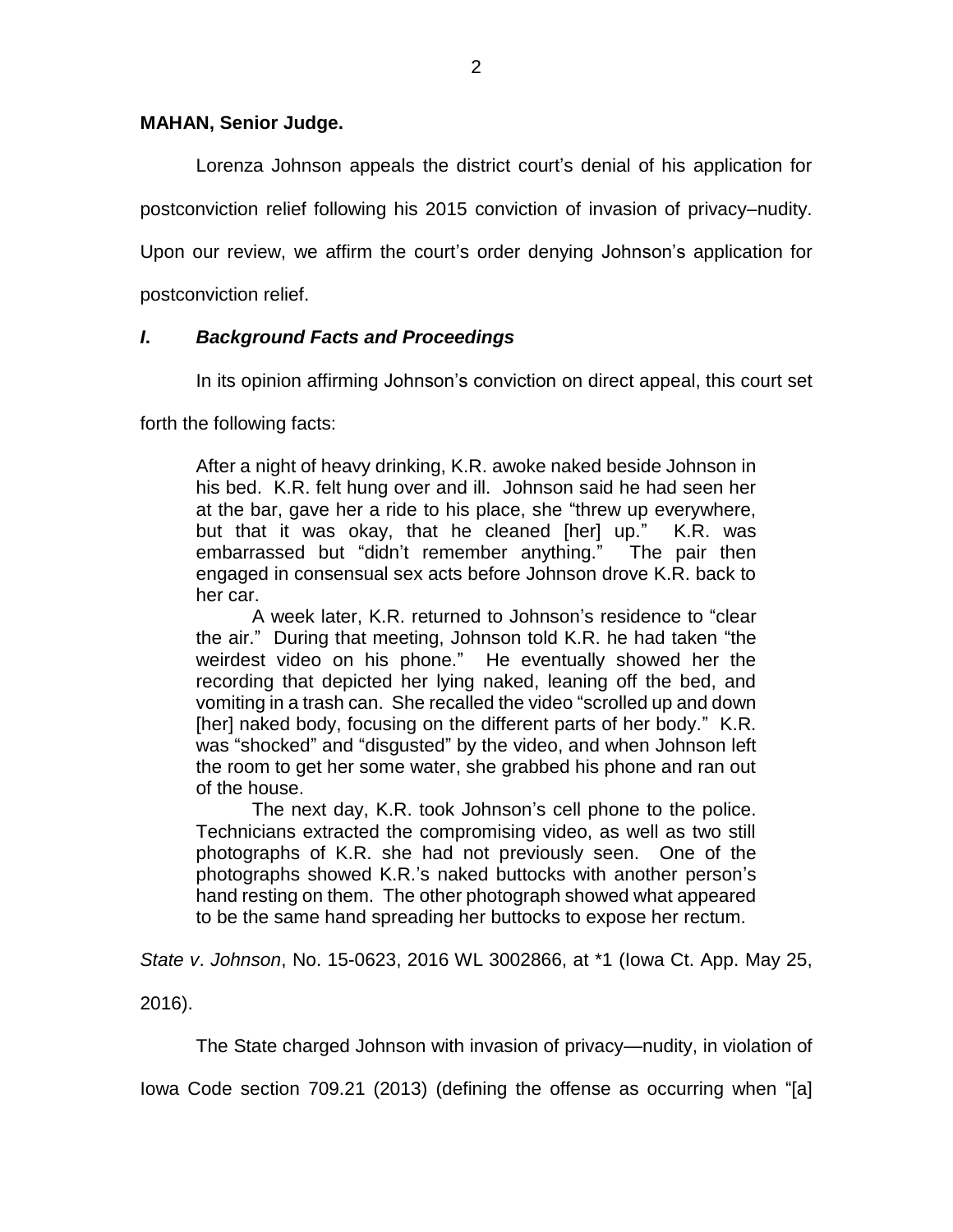person who knowingly views, photographs, or films another person, for the purpose of arousing or gratifying the sexual desire of any person," when "[t]he other person does not consent or is unable to consent to being viewed, photographed, or filmed," "[t]he other person is in a state of full or partial nudity," and "[t]he other person has a reasonable expectation of privacy while in a state of full or partial nudity"). Following trial, the jury found Johnson guilty as charged. The district court suspended his sentence, placed him on probation for one year, and ordered him to register as a sex offender within five days. This court affirmed Johnson's conviction on direct appeal, rejecting his challenges to the sufficiency of the evidence and the State's proof of venue. *Johnson*, 2016 WL 3002866,at  $*2-3.$ 

Johnson filed an application for postconviction relief (PCR). Following trial, the court entered an order denying Johnson's application. Johnson appealed. Facts specific to his claims on appeal will be set forth below.

#### *II***.** *Standards of Review*

"Generally, an appeal from a denial of an application for postconviction relief is reviewed for correction of errors at law." *Nguyen v*. *State*, 878 N.W.2d 744, 750 (Iowa 2016) (citation omitted). "To the extent resolution of this case turns on constitutional principles, our review is de novo." *State v. Chapman*, 944 N.W.2d 864, 871 (Iowa 2020).

#### *III***.** *Ineffective Assistance of Counsel*

Johnson contends his appellate counsel was ineffective in failing to challenge the reasonable-expectation-of-privacy element of his offense, and "but for appellate counsel's failure, his conviction would have been reversed and the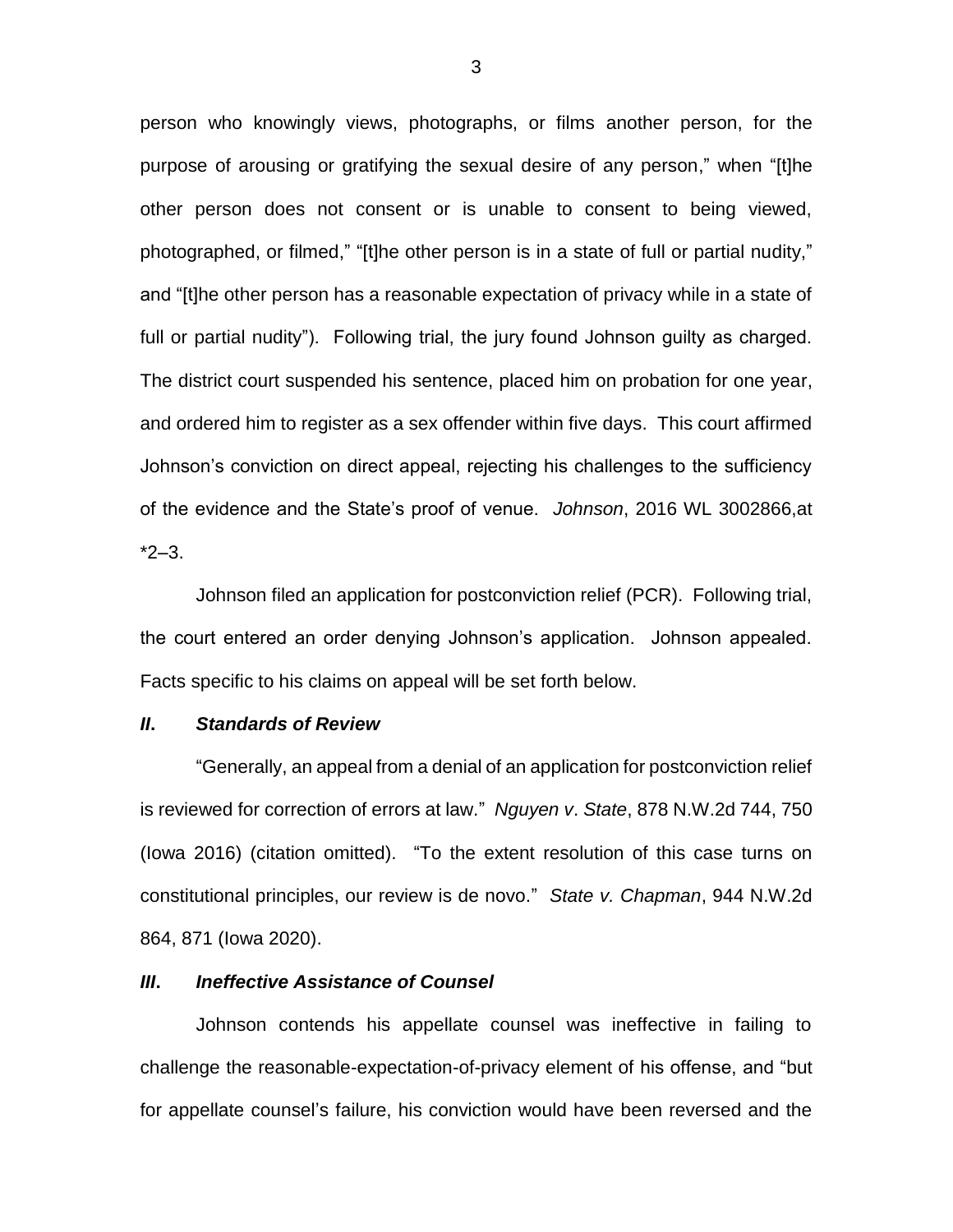charge dismissed." According to Johnson, K.R. "had no reasonable expectation of privacy in [his] home" because she voluntarily left the bar with him and entered his home, "engaged with sexual intercourse with him," "returned to see him thereafter," and told police that the incident "'may have been' consensual." Johnson also claims, "[T]here were no facts presented to indicate that K.R. was not the one who removed her own clothing that night."

To prevail on his claim, Johnson must show "(1) counsel failed to perform an essential duty; and (2) prejudice resulted." *State v*. *Maxwell*, 743 N.W.2d 185, 195 (Iowa 2008) (citing *Strickland v*. *Washington*, 466 U.S. 668, 687 (1984)). An ineffective-assistance-of-counsel claim fails if either element is lacking. *See State v*. *Clay*, 824 N.W.2d 488, 495 (Iowa 2012).

Johnson's appellate attorney, Shellie Knipfer, testified at the PCR trial. With regard to how she decides what issues to raise on appeal, Attorney Knipfer explained, "I go through and research each one and eliminate, you know, those that I feel that there isn't going to be no merit to and raise the remaining issues." She further stated, "I'm a big believer in keeping [briefs] focused on the issues, not too long, and I think you've got to build your credibility with the Court. You don't want to just shotgun everything." Attorney Knipfer testified she raised a sufficiency-of-the-evidence claim on appeal, but she decided to "only attack certain elements of the offense":

So the issues that I raised is the—first, on the video, I thought that the State had—there was a good argument there that the State hadn't proved that there was—like, it was made with the purpose of a sexual intent or to satisfy sexual desire for either the parties. And then I also felt for the pictures that there was no showing by the State that it was done without her knowledge or consent since, I mean, she didn't remember anything about that evening.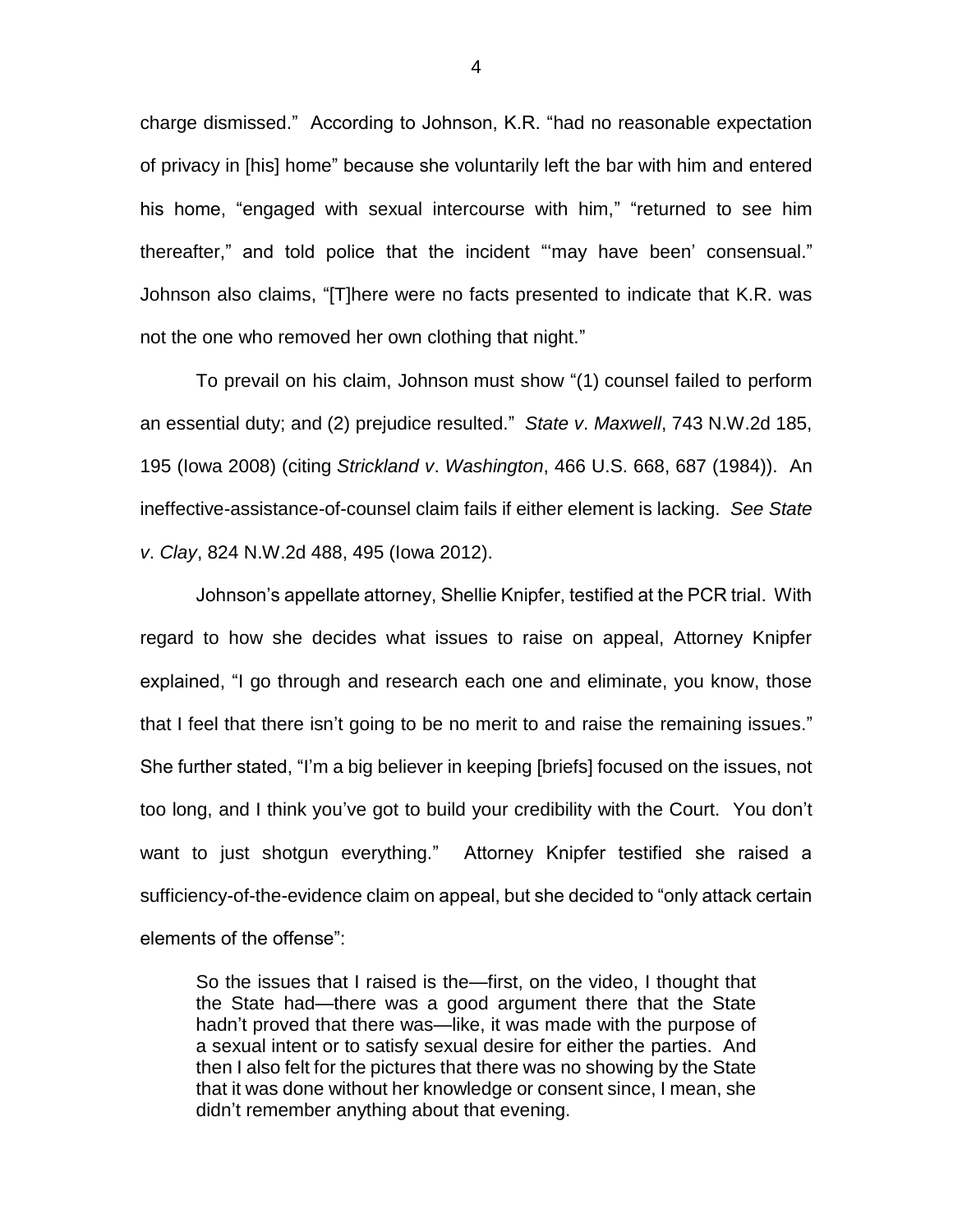Attorney Knipfer further acknowledged that although Johnson's trial counsel had challenged the reasonable-expectation-of-privacy element of the offense, after she "research[ed] the issue," she opted not to pursue that claim on appeal. She explained: "Because I believe that, you know, in the context of, you know, being in—you know, in a bedroom, a sexual relationship, that she would have—both parties would have a reasonable expectation of privacy." We decline to question Attorney Knipfer's tactical decision not to challenge the reasonable-expectationof-privacy element. *Cf*. *Ledezma v*. *State*, 626 N.W.2d 134, 143 (Iowa 2001) (noting "strategic decisions made after 'thorough investigation of law and facts relevant to plausible options are virtually unchallengeable'" (quoting *Strickland*, 466 U.S. at 690–91)).

We further observe that this court has rejected a similar claim in a case with analogous facts. *State v*. *McAfee*, No. 13-0268, 2014 WL 1494901, at \*2 (Iowa Ct. App. Apr. 16, 2014) ("McAfee also asserts the victim had no reasonable expectation of privacy as earlier in the evening she was partially undressed and engaging in sexual acts with two other people. The victim testified she had no knowledge any videos were being taken and she was embarrassed and humiliated when her boyfriend later showed her the video and photographs. The fact she was in a partial state of nudity before she passed out does not negate her expectation of privacy not to be photographed or filmed while in that state. Her expectation of privacy was only curtailed by the acts she consented to and she did not consent to being photographed or video recorded. We therefore find sufficient evidence to support the conclusion that the victim had a reasonable expectation of privacy not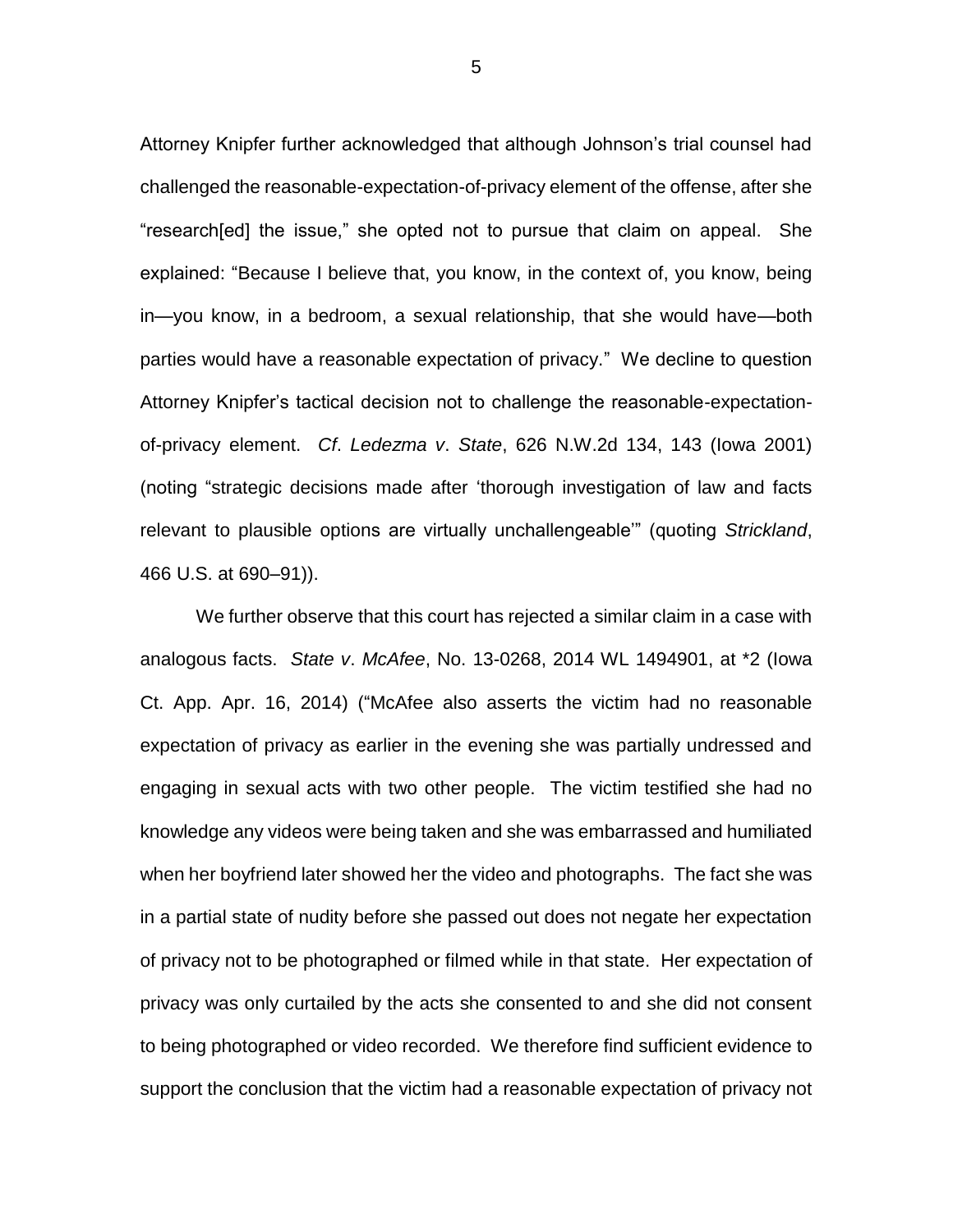to be photographed or video recorded while in a partial state of nudity."). "[C]ounsel has no duty to raise an issue that has no merit." *State v*. *Dudley*, 766 N.W.2d 606, 620 (Iowa 2009). We affirm the court's denial of Johnson's claim as to this issue.

### *IV***.** *Probation Revocation*

 $\overline{a}$ 

After procedendo was issued on Johnson's appeal,<sup>1</sup> his probation officer filed violation reports on July 29, 2016, and September 15, 2016, indicating Johnson's whereabouts were unknown, he had not reported for probation, and he had been arrested and charged with trespass. The probation officer recommended that Johnson's probation be revoked. The court held a hearing on October 4, 2016, during which Johnson denied he was on probation. The court continued the probation revocation hearing to October 11, 2016. Johnson was personally present with counsel. The hearing was not recorded. Following the hearing, the court entered an "order revoking probation and imposing original sentence (prison)." The court's order stated in part:

The Defendant is found by a preponderance of the evidence to have violated the terms of probation by:

Probation as outlined in the report of violation. Defendant refused to follow the requirements of probation and stated that he would not sign up for probation.

The Court finds that Defendant's probation should be revoked and sentence imposed. Defendant was given an opportunity to speak in mitigation of the sentence. The following sentence is based on all of the available **SENTENCING CONSIDERATIONS** set out in Iowa Code Section 907.5.

The Court finds the following factors the most significant to determine this particular sentence:

<sup>1</sup> Procedendo issued on July 14, 2016. Johnson's probation officer filed a violation report on May 1, 2015, indicating he was not able to contact Johnson and Johnson had not reported an address to the sex offender registry. But a probation warrant was not issued for that report because Johnson had posted an appeal bond.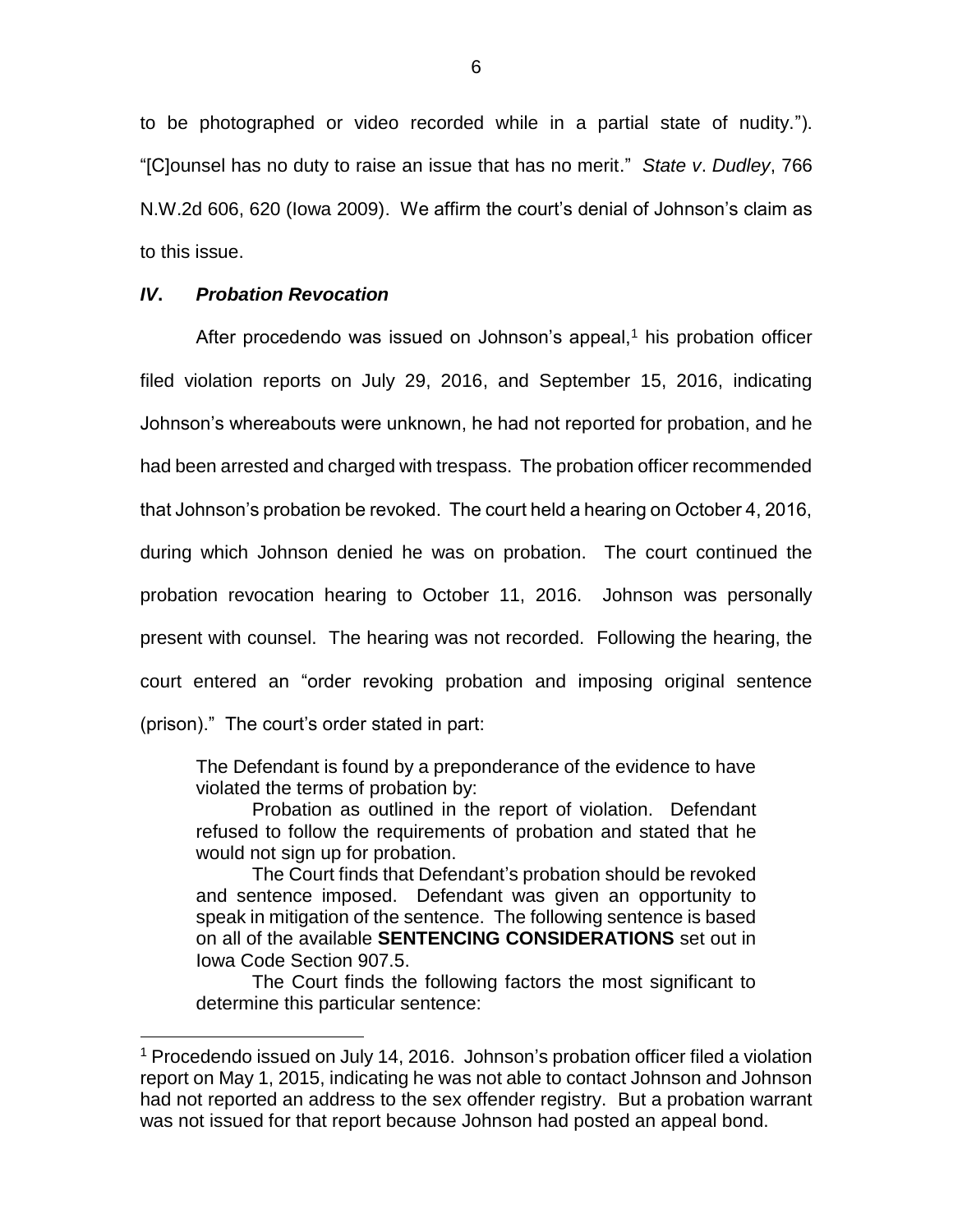The nature and circumstances of the crime Protection of the public from further offenses Defendant's criminal history Defendant's propensity for further criminal acts Maximum opportunity for rehabilitation Defendant's age and character

**IT IS THEREFORE ORDERED, ADJUDGED AND DECREED** that the Defendant's probation is revoked. Defendant is adjudged guilty of Invasion of Privacy in violation of Iowa Code Section(s) 709.21(1) and 709.21(3) and shall be imprisoned for a period not to exceed one years a provided by Iowa Code Sections 902.9 and 902.3. Credit Defendant with all days served.

The court also imposed various fines and surcharges but suspended the fines "due

to [Johnson's] incarceration."

 $\overline{a}$ 

On appeal, Johnson argues the district court violated his due process rights "in finding he had violated the terms of his probation and imposing his original sentence when no evidentiary hearing was held and [he] did not stipulate to violating the terms of probation."<sup>2</sup> "Probation revocation is a civil proceeding and not a stage of criminal prosecution." *State v*. *Lillibridge*, 519 N.W.2d 82, 83 (Iowa 1994). "Because revocation is not a stage of criminal prosecution, the rules of criminal procedure do not apply and 'the proceedings can be informal, even summary.'" *Id*. (quoting *Calvert v*. *State*, 310 N.W.2d 185, 187 (Iowa 1981)). However, because probation revocation involves a serious loss of liberty, the court must afford the defendant due process. *Id*. Due process requires findings by the

 $2$  The State argues this claim is moot because Johnson "has already served the 365-day jail sentence that was imposed after his probation was revoked." In addressing a similar mootness challenge following a probation revocation, the supreme court concluded the issue fell "squarely into the 'capable of repetition but evading review' exception to the mootness doctrine" and proceeded to the merits of the claim. *Rhiner v*. *State*, 703 N.W.2d 174, 177 (Iowa 2005).

The State also argues Johnson failed to preserve error on this claim. Because the issue was raised and addressed by the district court, we find error was preserved. *See Meier v*. *Senecaut*, 641 N.W.2d 532, 537 (Iowa 2002).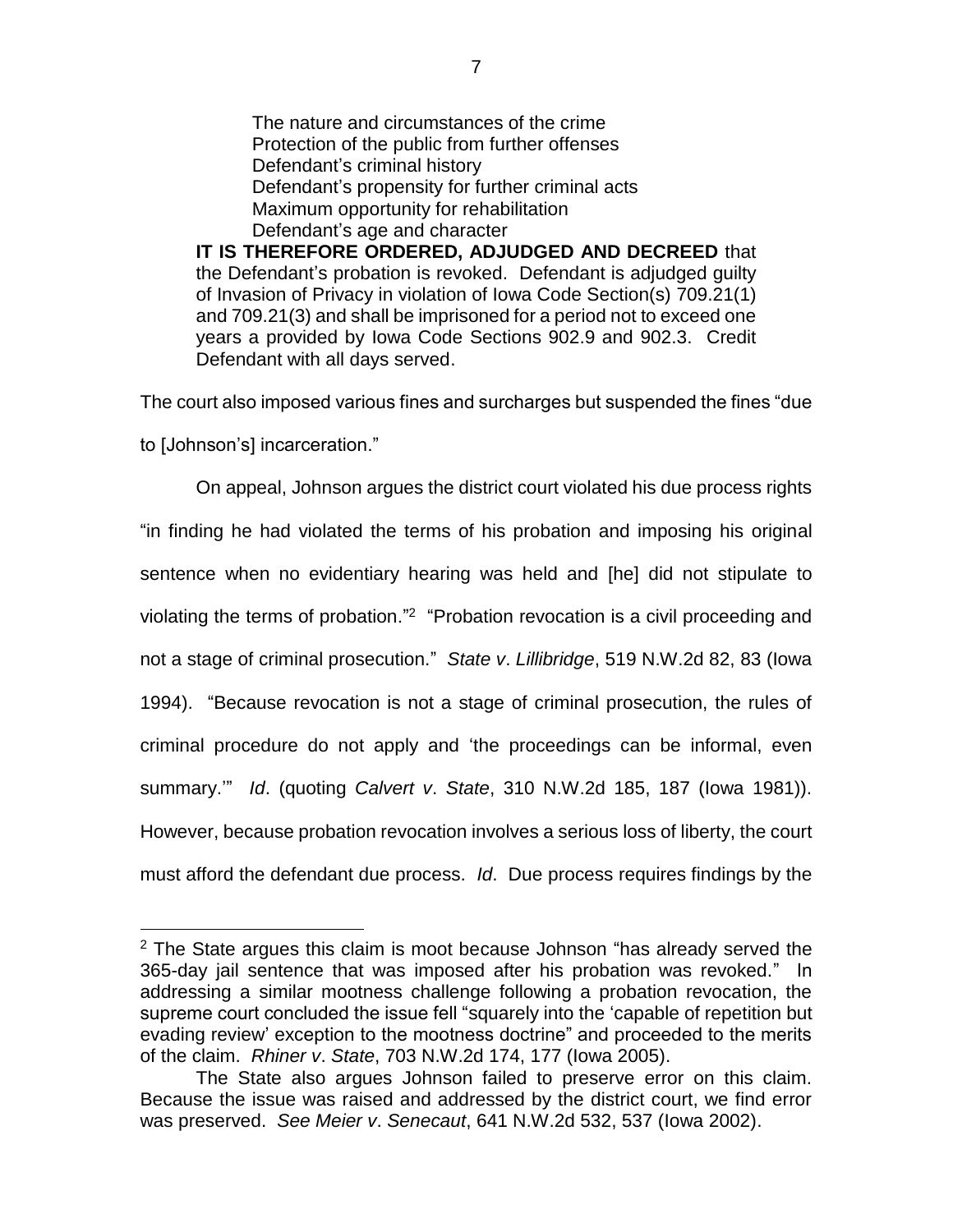court showing the factual basis for the revocation. *Id*.; *State v*. *Hughes*, 200 N.W.2d 559, 562 (Iowa 1972). Probation revocation must be supported by a preponderance of evidence. *State v*. *Kirby*, 622 N.W.2d 506, 510 (Iowa 2001). The court may make the required findings of fact in writing or orally on the record. *Id*. at 509–10. Pending charges are a permissible consideration in revocation hearings, and a conviction is not required before revocation may occur. *State v*. *Dolan*, 496 N.W.2d 278, 279–80 (Iowa Ct. App. 1992).

The parties waived a record of the probation revocation hearing. "If no verbatim record is made, the record requirement of the due process obligation may be satisfied by written findings of fact that support a conclusion that a preponderance of the evidence shows the defendant has violated the terms of probation." *State v*. *Van Wie*, No. 13-0133, 2014 WL 69517, at \*2 (Iowa Ct. App. Jan. 9, 2014).

Johnson's original sentence ordered him to be "placed on probation for a period of one year" and "comply with all terms of probation imposed by [the Department of Correctional Services (DCS)] and complete programming recommended by DCS." The sentencing order further stated, "This probation is subject to revocation by the court under Iowa Code Chapter 908, on notice and an opportunity for hearing and a finding that defendant has failed to fairly live within the terms of probation and the law." Johnson's probation-revocation attorney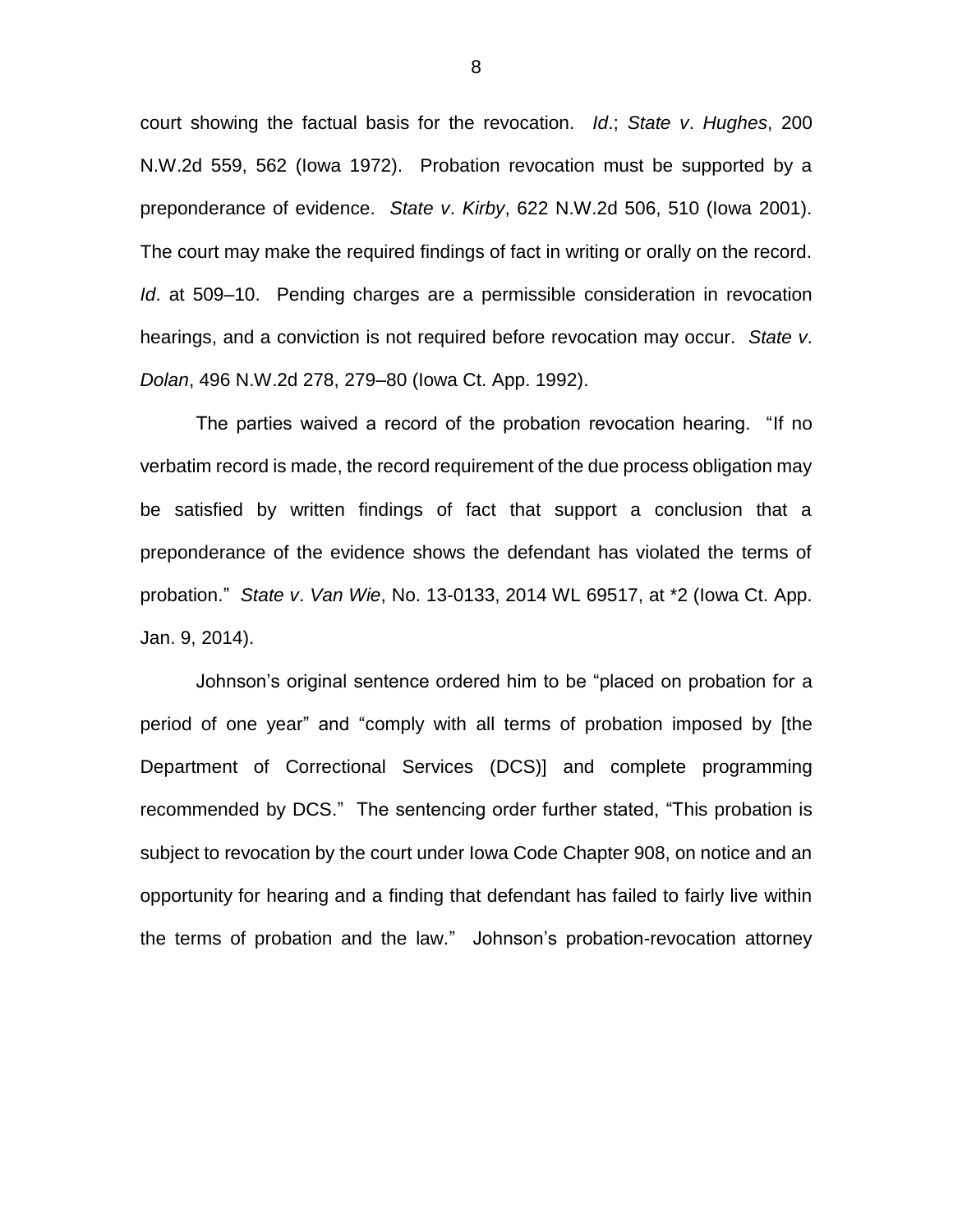testified that Johnson informed the court at the hearing that "he did not want to continue on probation."<sup>3</sup> Johnson's probation officer testified similarly.

 The court's written probation-revocation order stated Johnson "is found by a preponderance of the evidence to have violated the terms of probation by: Probation as outlined in the report of violation. Defendant refused to follow the requirements of probation and stated that he would not sign up for probation." Upon our review of the record presented, $4$  we conclude the court's decision is supported by the preponderance of the evidence. In essence, Johnson's refusal to complete the requirements of probation as ordered in his sentence constituted a stipulation to a violation of his probation. *Cf*. *State v*. *Temple*, No. 15-1293, 2016 WL 4801610, at \*2–3 (Iowa Ct. App. Sept. 14, 2016) (concluding the defendant stipulated to violating her probation and her due process rights could be waived). The court's succinct order memorialized that finding. *See Lillibridge*, 519 N.W.2d at 83 ("The trial court does not have to file an opinion or make conclusions of law, but due process requires written findings by the court showing the factual basis for the revocation."); *Temple*, 2016 WL 4801610, at \*3 ("The requirement that the district court make findings establishing a violation is sufficient to protect the defendant's limited liberty interests."). We affirm the PCR court's denial of Johnson's claim as to this issue.

 $\overline{a}$ 

<sup>&</sup>lt;sup>3</sup> According to Johnson's attorney, Johnson's refusal was despite the State's agreement "to dismiss the probation violations with the understanding that my client, Mr. Johnson, would agree to remain on probation."

<sup>&</sup>lt;sup>4</sup> As noted, the hearing was unreported, and there is no statement of the evidence or proceedings. *See* Iowa R. App. P. 6.806. "It is the appellant's duty to provide a record on appeal affirmatively disclosing the alleged error relied upon" and we "may not speculate as to what took place or predicate error on such speculation." *In re F*.*W*.*S*., 698 N.W.2d 134, 135 (Iowa 2005).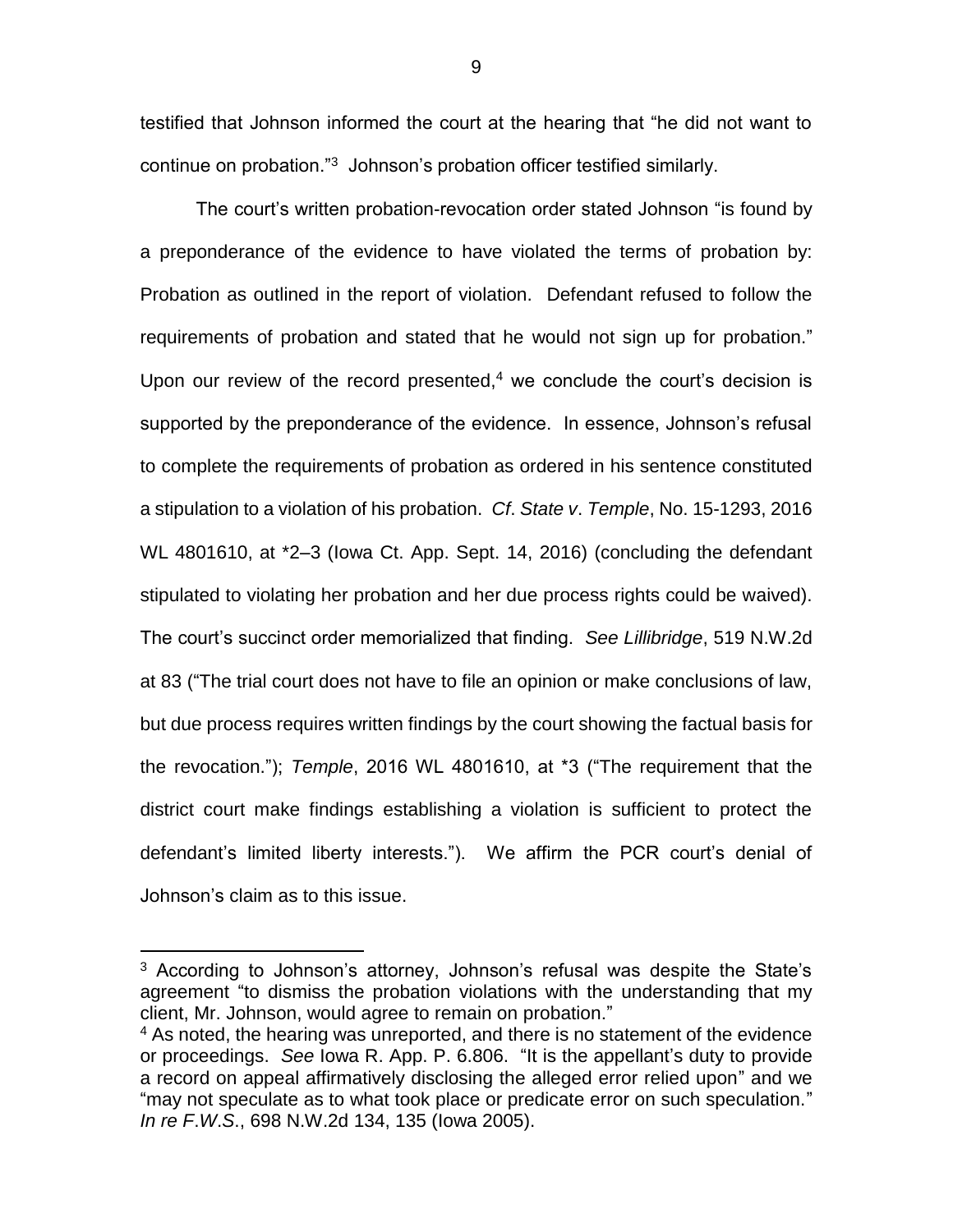### *V***.** *Sex Offender Registry*

 $\overline{a}$ 

Johnson's original sentence entered on April 1, 2015, ordered, "Within five (5) days of this order defendant shall register as a sex offender, and keep this registration current pursuant to Iowa Code Chapter 692A." Johnson posted an appeal bond on April 9. On April 22, the court entered an amended sentencing order stating the "appeal bond is set at \$1000, cash. The remainder of the April 1 sentencing order terms remain in full force and effect." Johnson did not register as a sex offender.

On appeal, Johnson claims he was "erroneously placed on the Iowa Sex Offender Registry in violation of his state and federal constitutional rights once he timely filed a notice of appeal and posted appeal bond." 5 Johnson acknowledges that the supreme court rejected this claim in *Maxwell v*. *Iowa Department of Public Safety*, 903 N.W.2d 179, 180–81 (Iowa 2017), but he argues that because *Maxwell*  was decided after his appeal, he "is not bound by its holding as *Maxwell* cannot be applied retroactively."

In *Maxwell*, the court observed the appeal "turn[ed] on the interpretation of Iowa Code section 692A.103(1)," and concluded the legislature intended the statute to be construed "in favor of registration." 903 N.W.2d at 182, 184. The court held:

[T]he defendant was required to register as a sex offender under section 692A.103(1) upon his conviction of the sex offense and release on bond, notwithstanding his appeal. The stay of execution on his criminal judgment during his appeal did not delay the automatic administrative registration requirement for convicted sex

<sup>&</sup>lt;sup>5</sup> We bypass the State's concern that Johnson was required to pursue an administrative remedy for sex-offender-registry-placement claim and proceed to its merits.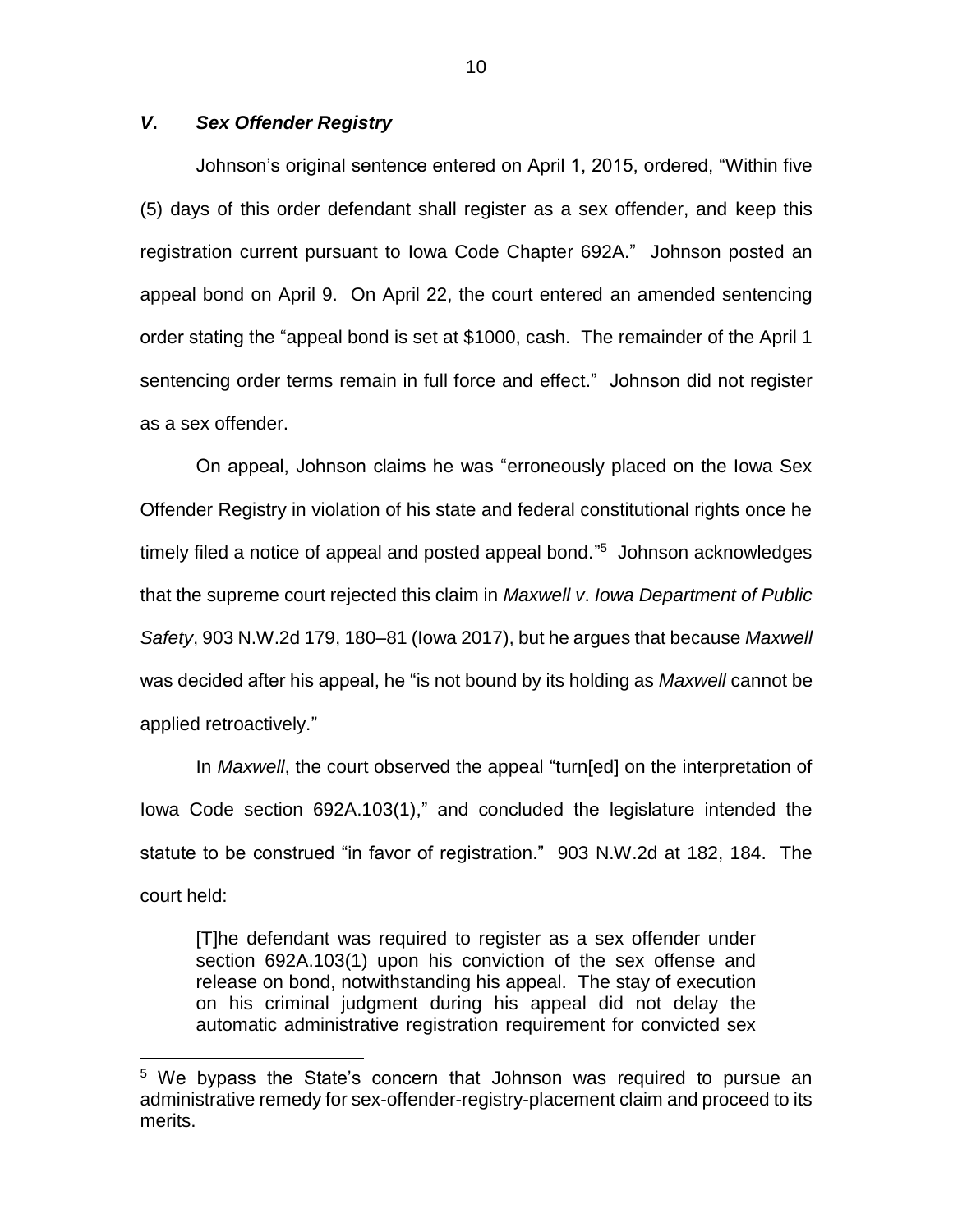offenders, and his release on the appeal bond constituted a "release from incarceration" within the meaning of section 692A.103(1).

*Id*. at 180–81.

The State argues, "Because the *Maxwell* court changed no prior caselaw and merely interpreted the meaning of the statutory language of Iowa Code section 692A for the first time, the *Maxwell* decision applies to all defendants before and after *Maxwell* interpreted the law." *See Goosman v*. *State*, 764 N.W.2d 539, 543– 44 (Iowa 2009) ("[W]here a court announces a new rule of substantive law that simply 'clarifies' the ambiguities in existing law, federal due process requires that the decision be retroactively applied to all cases," but "where a court announces a 'change' in substantive law which does not clarify existing law but overrules prior authoritative precedent on the same substantive issue, federal due process does not require retroactive application of the decision."). We agree. The following language from *Maxwell* sheds light on the court's interpretation and clarification of the chapter 692A registration requirements:

Unlike other enactments imposing collateral consequences for criminal convictions, chapter 692A does not require that the conviction become "final" or otherwise provide for a stay of the registration requirements pending an appeal of the conviction. To the contrary, the definition of "convicted" excludes those that are "reversed or otherwise set aside." Neither Maxwell's appeal nor his appeal bond reversed or set aside his judgment of conviction. . . . If the legislature had intended to delay the obligation to register as a sex offender during an appeal of the sex-offense conviction, presumably it would have said so by providing for a stay of registration or requiring the sex-offense conviction to first become final.

*Under the plain meaning of Iowa Code section 692A.103(1), read together with the statutory definition of "convicted," registration is automatically required for an Iowa resident upon the conviction of the sex offense unless and until that conviction is reversed or set aside*.